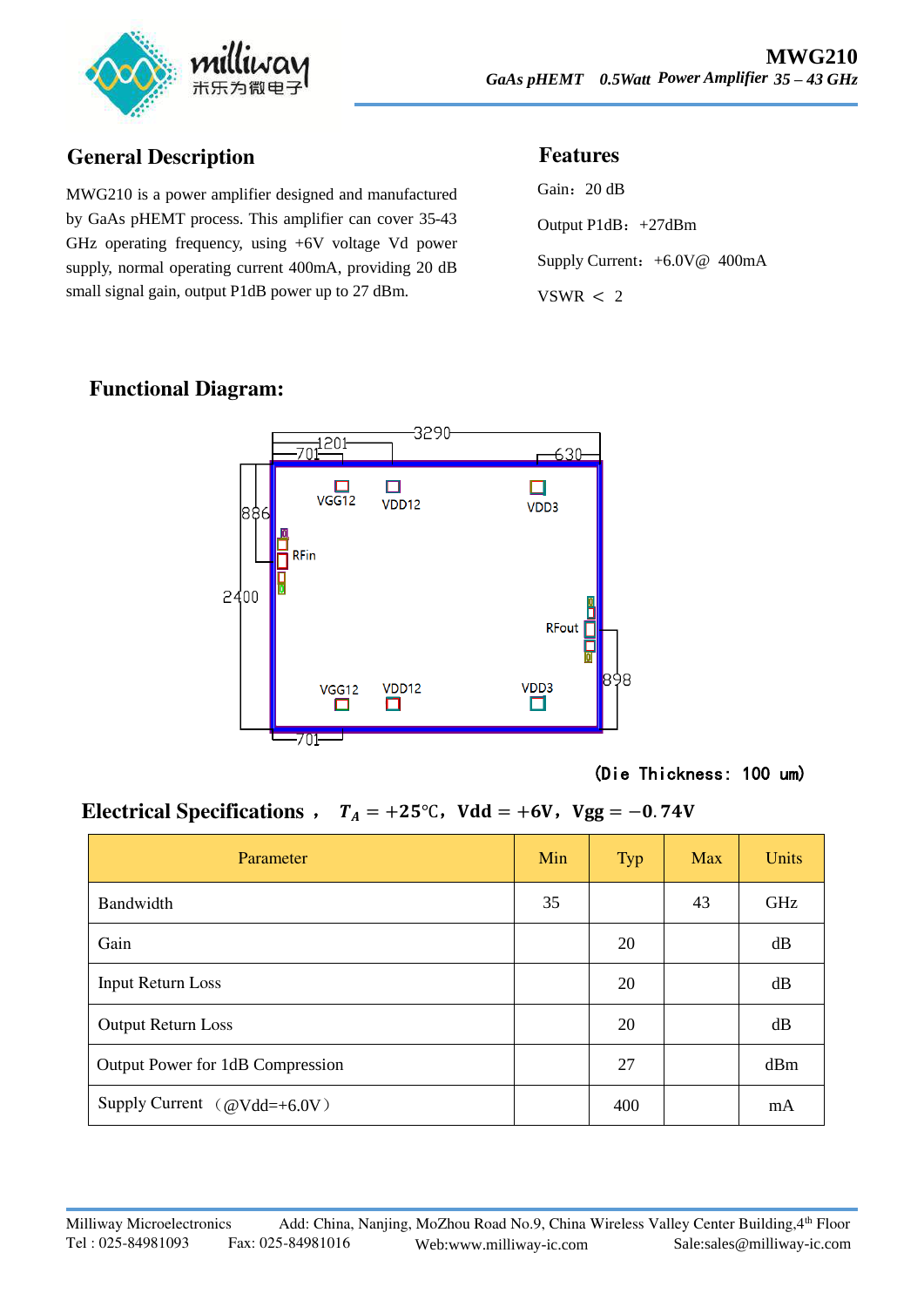

## **Test Results**



**S\_Parameter Gain**

Gain @35GHz



**Gain Gain**



**Gain Gain**



Gain @41GHz



Gain @43GHz



Milliway Microelectronics Add: China, Nanjing, MoZhou Road No.9, China Wireless Valley Center Building, 4th Floor Tel : 025-84981093 Fax: 025-84981016 Web:www.milliway-ic.com Sale:sales@milliway-ic.com